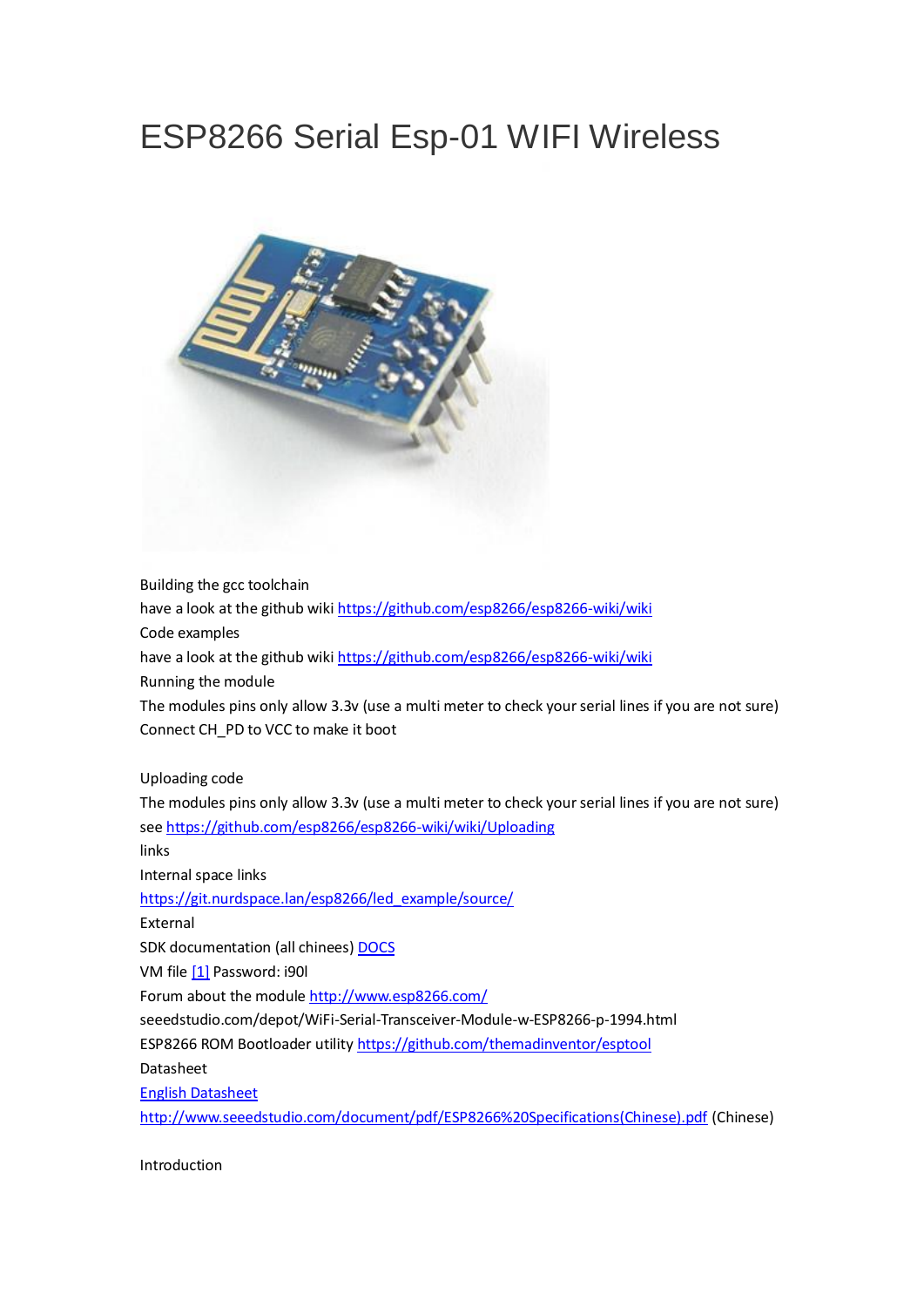Yue Xin intelligent high performance wireless connectivity platform --ESCP SOC, designers bring the Gospel to the mobile platform, it At the lowest cost to provide maximum usability for WiFi capabilities embedded in other systems offer unlimited possibilities.

Technical Overview

ESP8266 is a complete and self-contained Wi-Fi network solutions that can carry software applications, or through Another application processor uninstall all Wi-Fi networking capabilities. ESP8266 when the device is mounted and as the only application of the application processor, the flash memory can be started directly from an external Move. Built-in cache memory will help improve system performance and reduce memory requirements. Another situation is when wireless Internet access assume the task of Wi-Fi adapter, you can add it to any microcontroller-based design, the connection is simple, just by SPI / SDIO interface or central processor AHB bridge interface. Processing and storage capacity on ESP8266 powerful piece, it can be integrated via GPIO ports sensors and other applications specific equipment to achieve the lowest early in the development and operation of at least occupy system resources. The ESP8266 highly integrated chip, including antenna switch balun, power management converter, so with minimal external circuitry, and includes front-end module, including the entire solution designed to minimize the space occupied by PCB. The system is equipped with ESP8266 manifested leading features are: energy saving VoIP quickly switch between the sleep / wake patterns, with low-power operation adaptive radio bias, front-end signal processing functions, troubleshooting and radio systems coexist characteristics eliminate cellular / Bluetooth / DDR / LVDS / LCD interference.

**Characteristics** 

802.11 b / g / n

Wi-Fi Direct (P2P), soft-AP

Built-in TCP / IP protocol stack

Built-in TR switch, balun, LNA, power amplifier and matching network

Built-in PLL, voltage regulator and power management components

802.11b mode + 19.5dBm output power

Built-in temperature sensor

Support antenna diversity

off leakage current is less than 10uA

Built-in low-power 32-bit CPU: can double as an application processor

SDIO 2.0, SPI, UART

STBC, 1x1 MIMO, 2x1 MIMO

A-MPDU, A-MSDU aggregation and the 0.4 Within wake

2ms, connect and transfer data packets

standby power consumption of less than 1.0mW (DTIM3)

Schema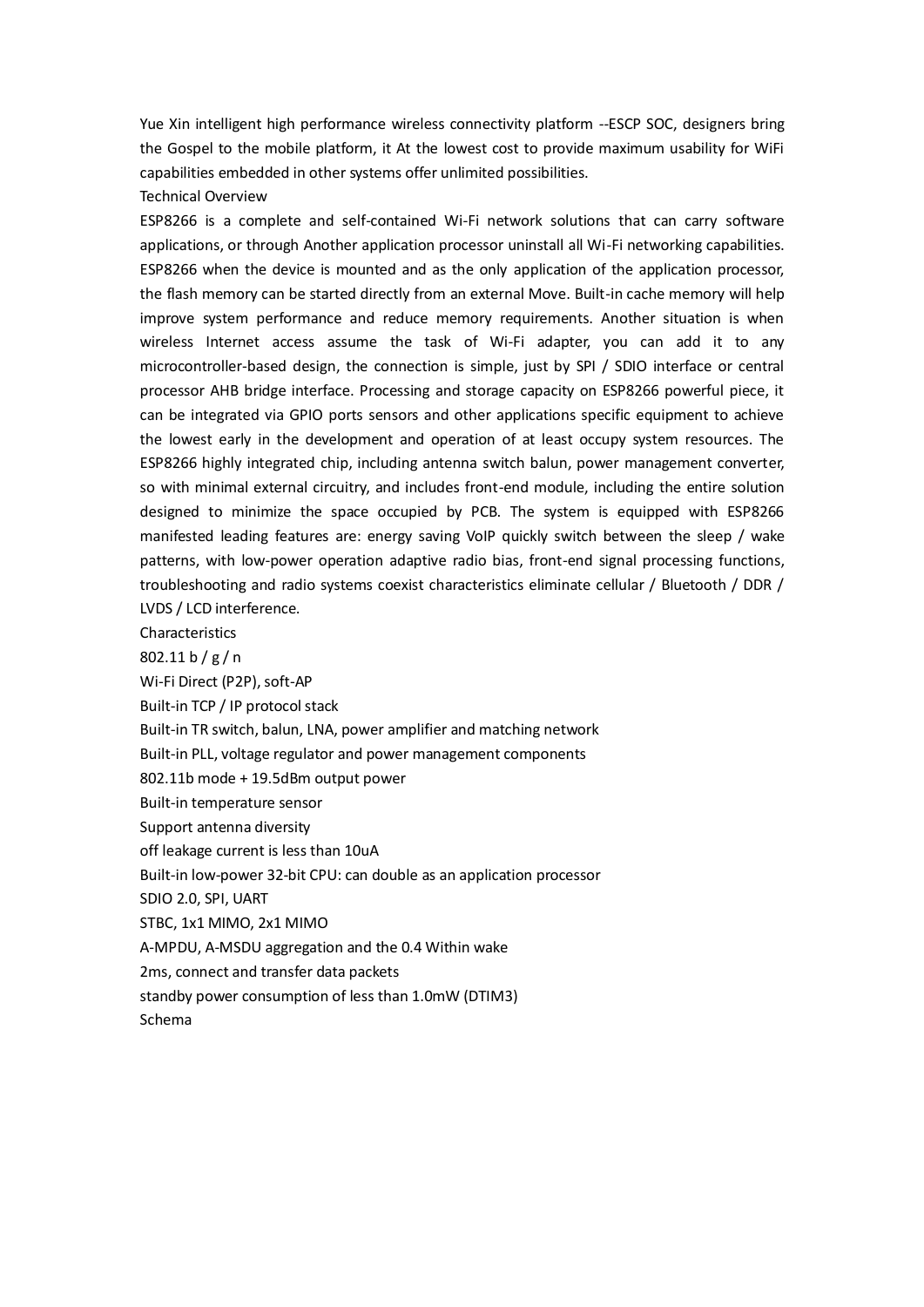

#### Ultra-low power technology

ESP8266 specifically for mobile devices, wearable electronics and networking applications design and make the machine to achieve the lowest energy consumption, together with several other patented technology. This energy-efficient construction in three modes: active mode, sleep mode and deep sleep mode type. When ESP8266 using high-end power management technology and logic systems to reduce non-essential functions of the power conversion regulate sleep patterns and work modes, in sleep mode, it consumes less than the current 12uA, is connected, it consumes less power to 1.0mW (DTIM = 3) or 0.5mW (DTIM = 10). Sleep mode, only calibrated real-time clock and watchdog in working condition. Real-time clock can be programmed to wake ESP8266 within a specific period of time. Through programming, ESP8266 will automatically wake up when detected certain to happen. ESP8266 automatic wake-up in the shortest time, this feature can be applied to the SOC for mobile devices, so before you turn Wi- Fi SOC are in a low-power standby mode. To meet the power requirements of mobile devices and wearable electronics products, ESP8266 at close range when the PA output power can be reduced through software programming to reduce overall power consumption in order to adapt to different applications.

#### Maximum integration

ESP8266 integrates the most critical components on the board, including power management components, TR switch, RF balun, a peak power of + 25dBm of PA, therefore, ESP8266 only guarantee the lowest BOM cost, and easy to be embedded in any system. ESP8266 BOM is the only external resistors, capacitors, and crystal.

ESP8266 application subject Smart Power Plug Home Automation mesh network industrial wireless control Baby Monitor

- Network Camera
- sensor networks
- wearable electronics
- wireless location-aware devices
- Security ID tag
- wireless positioning system signals
- Specifications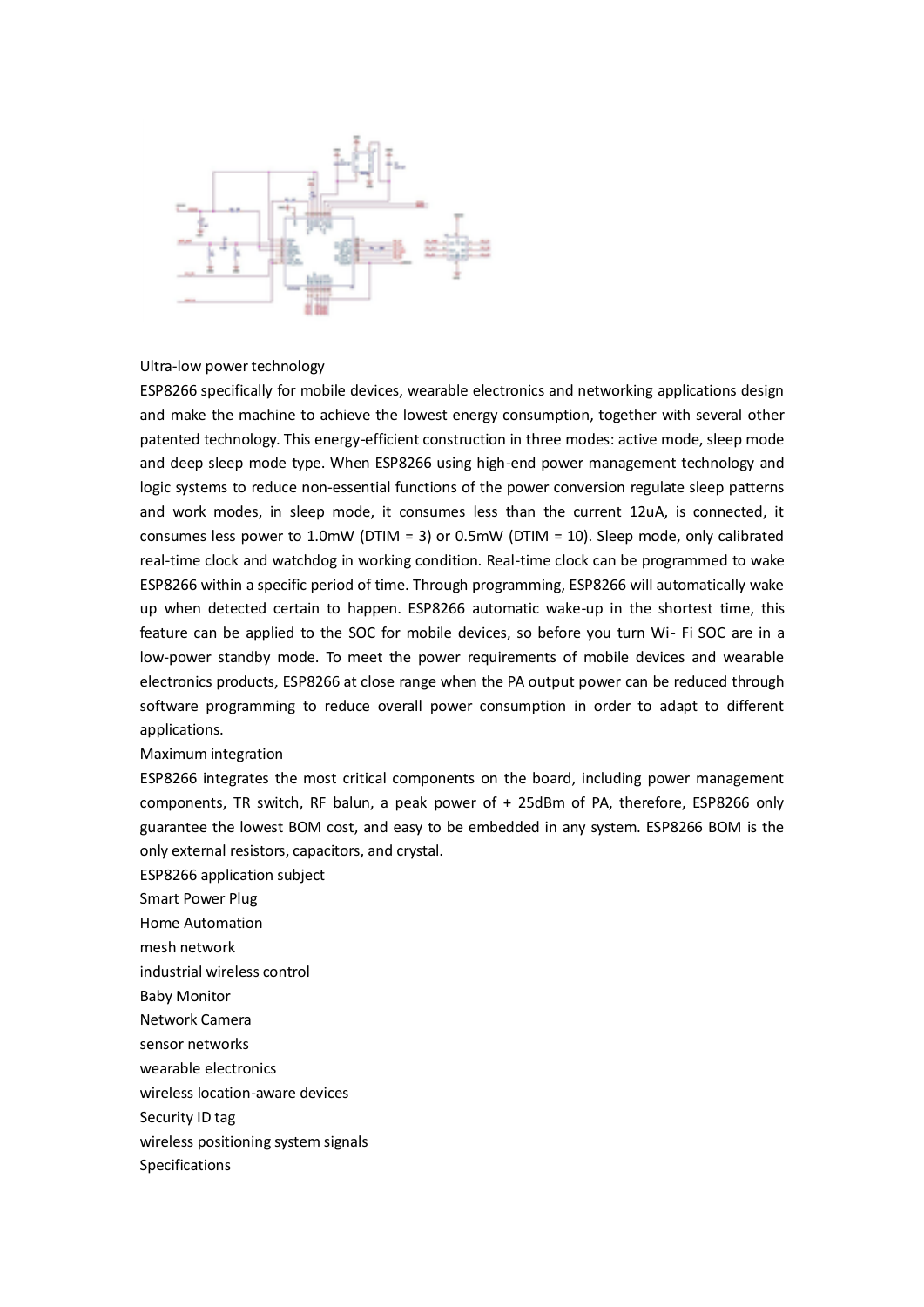### Power

The following data are based on a 3.3V power supply, ambient temperature 25C and use the internal regulator measured. [1] All measurements are made in the absence of the SAW filter, the antenna interface is completed. [2] all transmit data based on 90% duty cycle, continuous transmission mode in the measured.

| Mode                                       | Min Typical Max Units |                |
|--------------------------------------------|-----------------------|----------------|
| 802.11b, CCK 1Mbps, POUT=+19.5dBm          | 215                   | mA             |
| 802.11b, CCK 11Mbps, POUT=+18.5dBm         | 197                   | mA             |
| 802.11g, OFDM 54Mbps, POUT=+16dBm          | 145                   | mA             |
| 802.11n, MCS7, POUT =+14dBm                | 135                   | mA             |
| 802.11b, packet size of 1024 bytes, -80dBm | 60                    | mA             |
| 802.11b, packet size of 1024 bytes, -70dBm | 60                    | mA             |
| 802.11b, packet size of 1024 bytes, -65dBm | 62                    | mA             |
| Standby                                    | 0.9                   | uA             |
| Deep sleep                                 | 10                    | mA             |
| Saving mode DTIM 1                         | 1.2                   | mA             |
| Saving mode DTIM 3                         | 0.86                  | m <sub>A</sub> |
| Shutdown                                   | 0.5                   | uA             |

RF specifications

The following data is at room temperature, the voltage of 3.3V and 1.1V, respectively, when measured

| Description                               | Min  | Typical Max |          | Units |
|-------------------------------------------|------|-------------|----------|-------|
| Input Frequency                           | 2412 |             | 2484 MHz |       |
| Input resistance                          |      | 50          |          | Ω     |
| Input reflection                          |      |             | $-10$    | dB    |
| At 72.2Mbps, PA output power              | 14   | 15          | 16       | dBm   |
| 11b mode, PA output power                 | 17.5 | 18.5        | 19.5     | dBm   |
| Sensitivity                               |      |             |          |       |
| CCK, 1Mbps [OBJ]                          |      | -98         |          | dBm   |
| CCK, 11Mbps                               |      | $-91$       |          | dBm   |
| 6Mbps (1/2 BPSK) [08][08]                 |      | -93         |          | dBm   |
| 54Mbps (3/4 64-QAM) [OBJOBJ]              |      | $-75$       |          | dBm   |
| HT20, MCS7 (65Mbps, 72.2Mbps) [OBJ] [OBJ] |      | $-71$       |          | dBm   |
| Adjacent suppression                      |      |             |          |       |
| OFDM, 6Mbps                               |      | 37          |          | dB    |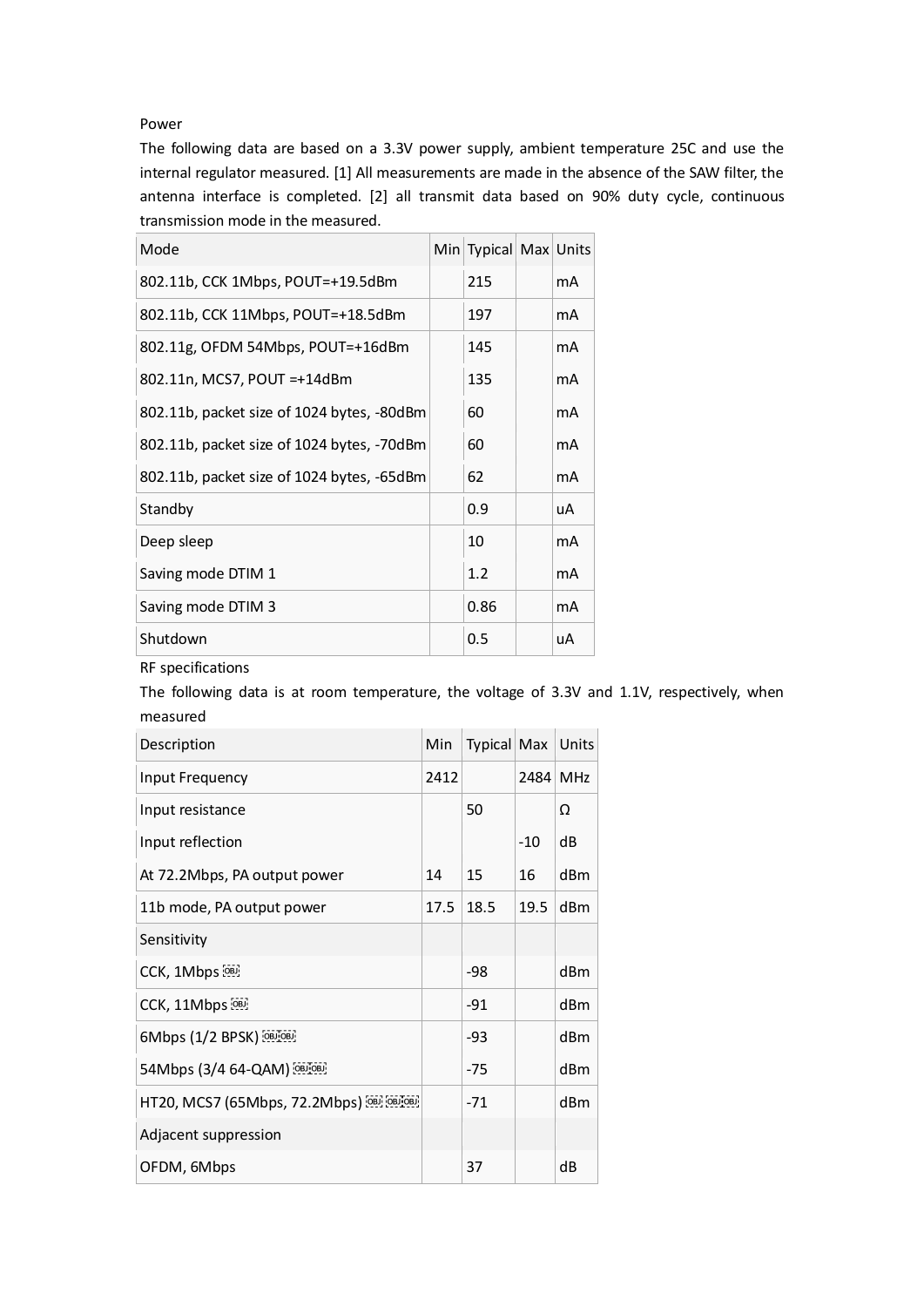| OFDM, 54Mbps | 21 | dB |
|--------------|----|----|
| HT20, MCS0   | 37 | dB |
| HT20, MCS7   | 20 | dB |

CPU and memory

CPU Interface

The chip embedded in an ultra-low-power 32-bit micro-CPU, with 16 compact mode. Can be connected to the CPU via the following interfaces:

connecting storage controllers can also be used to access external code memory RAM / ROM interface (iBus)

Also attached storage controller data RAM interface (dBus)

Access Register of AHB interface

JTAG debug interface

Storage Controller

Storage controller contains ROM and SRAM. CPU can iBus, dBus and AHB interface to access the storage controller. Any one of these interfaces can apply for access to ROM or RAM cells, memory arbiter to determine the running order in the order of arrival.

AHB and AHB module

AHB module acts as arbiter, through the MAC, and SDIO host CPU control AHB interface. Since sending Address different, AHB data requests may arrive the following two slaves in one: APB module, or flash memory controller (usually in the case of off-line applications) to the received request is a high speed memory controllers often request, APB module receives register access is often Request. APB module acts as a decoder, but only you can access the ESP8266 main module programmable registers. Since the sending address different, APB request may reach the radio receiver, SI / SPI, hosts SDIO, GPIO, UART, real-time clock (RTC), MAC or digital baseband. Interface

ESP 8266 contains multiple analog and digital interfaces, as follows:

Main SI / SPI control (optional)

Main Serial Interface (SI) can run at two, three, four-wire bus configuration, is used to control the EEPROM or other I2C / SPI devices. Multiple devices share the two-wire I2C bus. Multiple SPI devices to share the clock and data signals, and according to the chip select, each controlled by software alone GPIO pins. SPI can be used to control external devices, such as serial flash, audio CODEC or other slave devices, installation, effectively giving it three different pins, making it the standard master SPI device.

SPI\_EN0

SPI\_EN1

SPI\_EN2

SPI slave is used as the primary interface, giving SPI master and slave SPI support. In the built-in applications, SPI\_EN0 is used as an enable signal, the role of external serial flash, download firmware and / or MIB data to baseband. In host-based applications, the firmware and you can choose one MIB data downloaded via the host interface both. This pin is active low when not should be left unconnected. SPI\_EN1 often used for user applications, such as controlling the built-in applications or external audio codec sensor ADC. This pin is active low when not should be left unconnected. SPI\_EN2 often used to control the EEPROM, storing individual data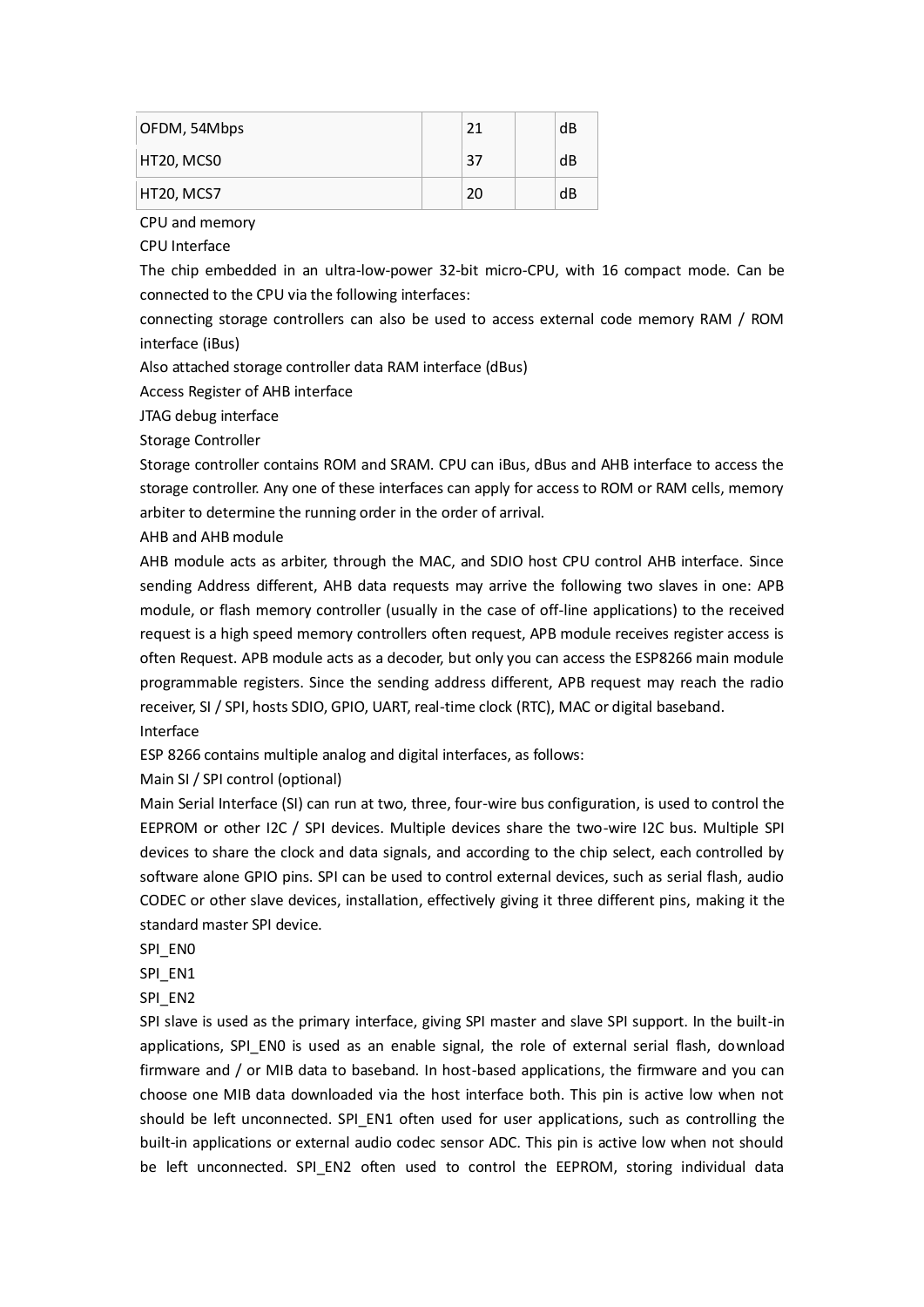(individual data), such as MIB information, MAC address, and calibration data, or for general purposes. This pin is active low when not should be left unconnected.



#### General Purpose IO

A total of up to 16 GPIO pins. The firmware can assign them different functions. Each GPIO can be configured internal pullup / pulldown resistors available software registers sampled input, triggering edge or level CPU interrupt input, trigger level wake-up interrupt input, open-drain or complementary push-pull output drivers, software register output source or sigma-delta PWM DAC. These pins are multiplexed with other functions, such as the main interface, UART, SI, Bluetooth co-existence and so on.

Digital IO pins

Digital IO pad is two-way, three states. It includes a three-state control input and output buffers. In addition, for low-power operation, IO can be set to hold state. For example, when we reduce the chip's power consumption, all the output enable signal can be set to maintain a low-power state. Hold function can be selectively implanted IO in need. When the IO help internal and external circuit driving, hold function can be used to hold last state. Hold function to pin introduce some positive feedback. Therefore, the external drive pin must be stronger than the positive feedback. However, the required driving force size is still small, in the 5uA of.

| Variables                  | Symbol Min |                | Max              | Units |
|----------------------------|------------|----------------|------------------|-------|
| Input Low Voltage          | Vil        | $-0.3$         | $0.25$ xV10 $ V$ |       |
| Input High Voltage         | Vih        | $0.75xV10$ 3.6 |                  | ٧     |
| Input leakage current IIL  |            |                | 50               | nA    |
| <b>Output Low Voltage</b>  | VOL        |                | 0.1xV10          | V     |
| Output High Voltage        | <b>VOH</b> | 0.8xV10        |                  | v     |
| Input pin capacitance Cpad |            |                | 2                | рF    |
| <b>VDDIO</b>               | V10        | 1.7            | 3.6              | v     |
| Current                    | Imax       | ۰              | 12               | mA    |
| Temperature                | Tamb       | $-20$          | 100              | C     |

All digital IO pins must add an overvoltage protection circuit (snap back circuit) between the pin and ground. Usually bounce (snap back) voltage is about 6V, while maintaining the voltage is 5.8V. This prevents excessive voltage and generating ESD. Diodes also avoid reverse voltage output devices.

#### Firmware and software tools development kit

The firmware running on the ROM and SRAM chip, when the device is awake, firmware via SDIO sector Download the instructions from the host side. Firmware is fully compliant with 802.11 b / g / n / e / i WLAN MAC protocol and Wi-Fi Direct specification only supports basic services unit distributed control function (DCF) under (BSS) operation, but also follow the latest Wi-Fi P2P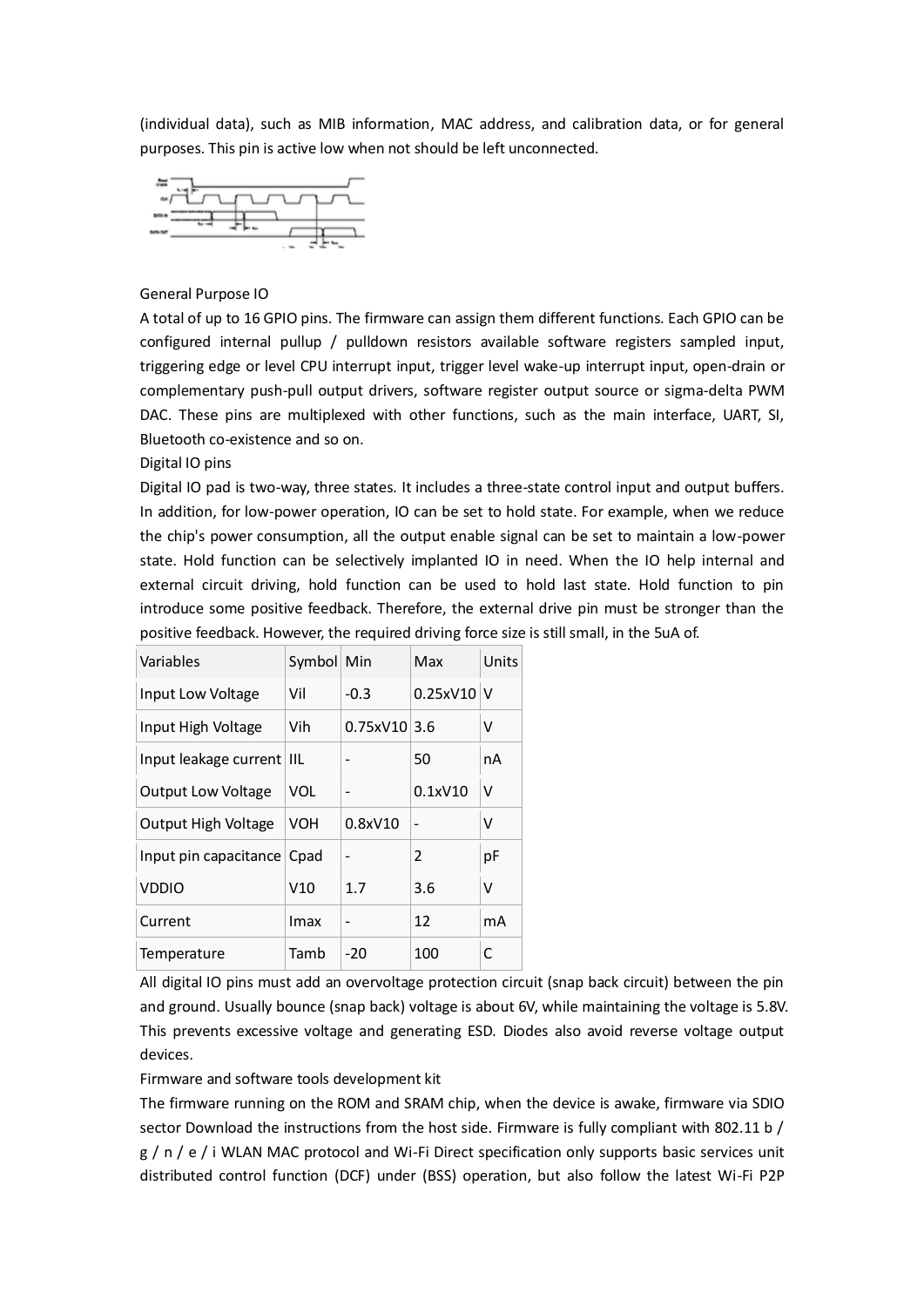protocol to support P2P groups operating (P2P group operation). Low level protocol functions automatically run by ESP8266, such as RTS / CTS Confirm fragmentation and reassembly polymerization frame package (802.11h / [RFC 1042\)](https://tools.ietf.org/html/rfc1042) automatic beacon monitoring / scanning P2P WiFi direct With P2P discovery procedures, passive or active scanning once in the host command start, it will be done automatically. Perform power management, interaction with the host at least, this way, the task of effectively minimized. Features Laboratory features of the software developer's kit is as follows: 802.11 b / g / n / d / e / i / k / r support Wi-Fi Direct (P2P) support P2P discovery, P2P group master mode (Group Owner mode), P2P Power Management Infrastructure Network (Infrastructure BSS) station (Station) mode / P2P mode / SoftAP mold hardware accelerator CCMP (CBC-MAC, counting mode) TKIP (MIC, RC4) o WAPI (SMS4) WEP (RC4) CRC WPA / WPA2 and WPS support Other 802.11i security features: Pre-Certification TSN Open interfaces  $\clubsuit$  prepared for a variety of upper EAP authentication methods, such as: TLS PEAP LEAP SIM AKA 802.11n support (2.4GHz) Support MIMO 1x1 and 2x1, STBC, A-MPDU and A-MSDU aggregation, 0.4s guard interval WMM saving U-APSD use with multi-queue QoS management, in line with 802.11e standard multimedia data traffic optimization methods Follow the UMA, and certified by UMA 802.1h / RFC1042 frame encapsulation hash DMA data transfer operation, the CPU usage to a minimum antenna diversity and choice (by software management hardware) the clock / power gating and follow the 802.11 standard power management combined,

according to the current connection, enter OK dynamically adjusted to achieve the lowest energy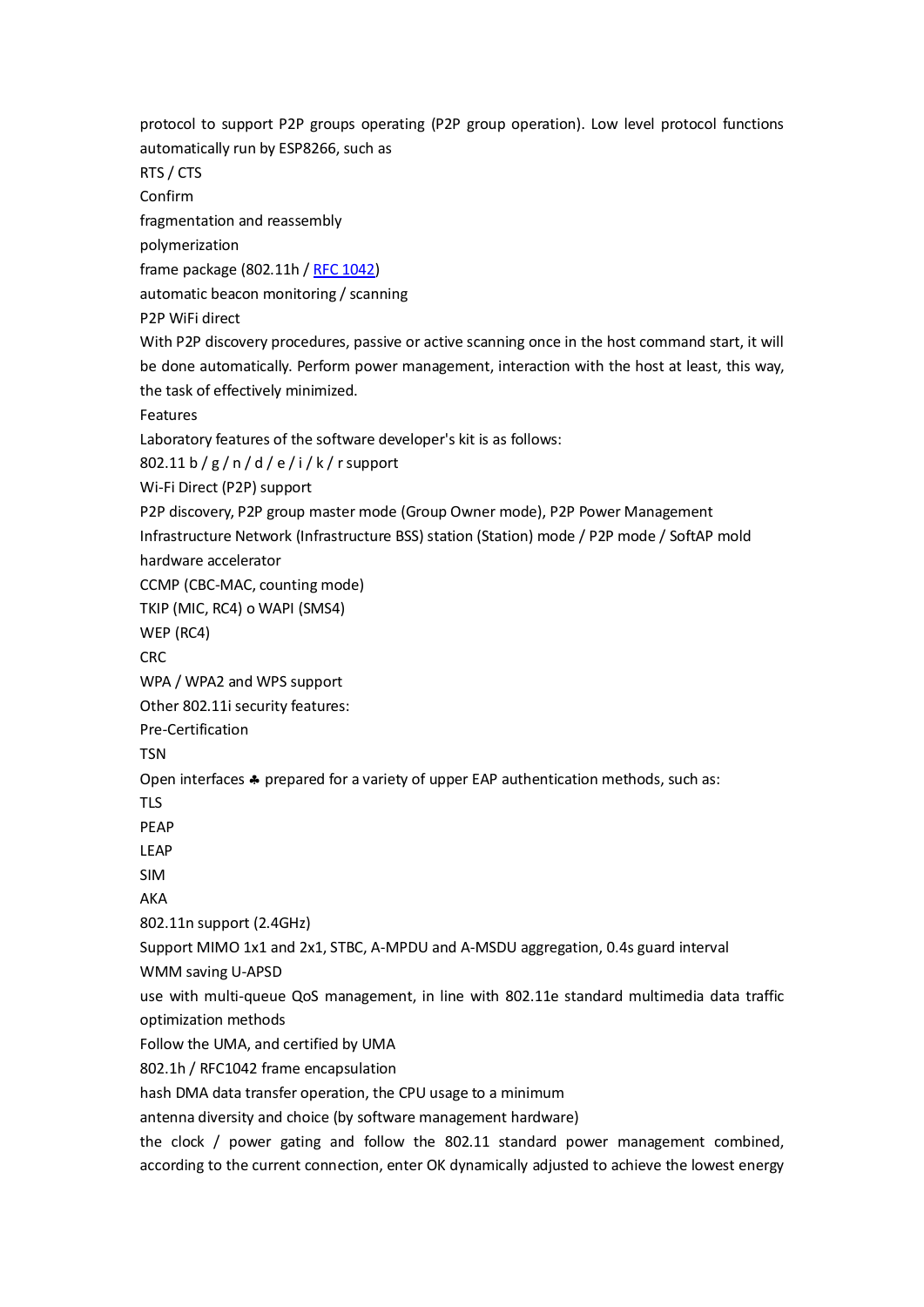consumption

ratio can be adjusted to set an optimum algorithm for the missing data and the Tx power transfer rate based on the actual SNR and packet

Rate

MAC layer automatic retransmission and automatic response, to avoid packet loss occurs when the host is running slow

seamless roaming support

Configurable packet traffic arbitration and tailored, based on the slave processor design combining a series of Bluetooth chip vendors to provide flexible and precise time-Bluetooth coexistence support

support dual / single antenna Bluetooth coexistence with syncing WiFi / Bluetooth capability Power Management

Chip can tune into the following states:

off (OFF): CHIP\_PD pin is in a low power state. RTC failure. All registers are emptied.

deep sleep (DEEP\_SLEEP): RTC open, other parts of the chip are closed. RTC internal recovery memory to save the basic WiFi connection information.

sleep (SLEEP): Only RTC running. Crystal oscillator stops. Any part of the wake (MAC, host, RTC timer, external interrupt) will make the wake of the chip.

Wake (WAKEUP): In this state, the system from a sleep state to start (PWR) status. Crystal oscillator and PLL are converted enabled state.

\* on state (ON): High-speed clock can run, And sent to each clock control register is enabled Modules. Each module, including the CPU, including the implementation of relatively low-level clock gating. When the system works, you can WAITI instructions to turn off the CPU's internal clock.



#### Clock Management

High Frequency Clock

ESP8266 on high frequency clock is used to drive two Tx and Rx mixer, which is generated by the internal oscillator and an external oscillator. Crystal frequency between 26MHz to 52MHz float. Although the internal crystal oscillator of the calibration range of the crystal so that the clock generator to meet the conditions, but in general, the crystal quality is still obtained a proper phase noise factors to be considered. When the crystal is used, or because of the frequency offset, rather than the best choice for quality, the maximum capacity of the data processing system and will reduce the sensitivity of the wifi. Please refer to the following instructions to measure the frequency offset.

| Variables        | Symbol |    |            | Min Max Units |
|------------------|--------|----|------------|---------------|
| Frequency        | Fxo    | 52 | <b>MHz</b> |               |
| Load capacitance |        |    | 32         | рF            |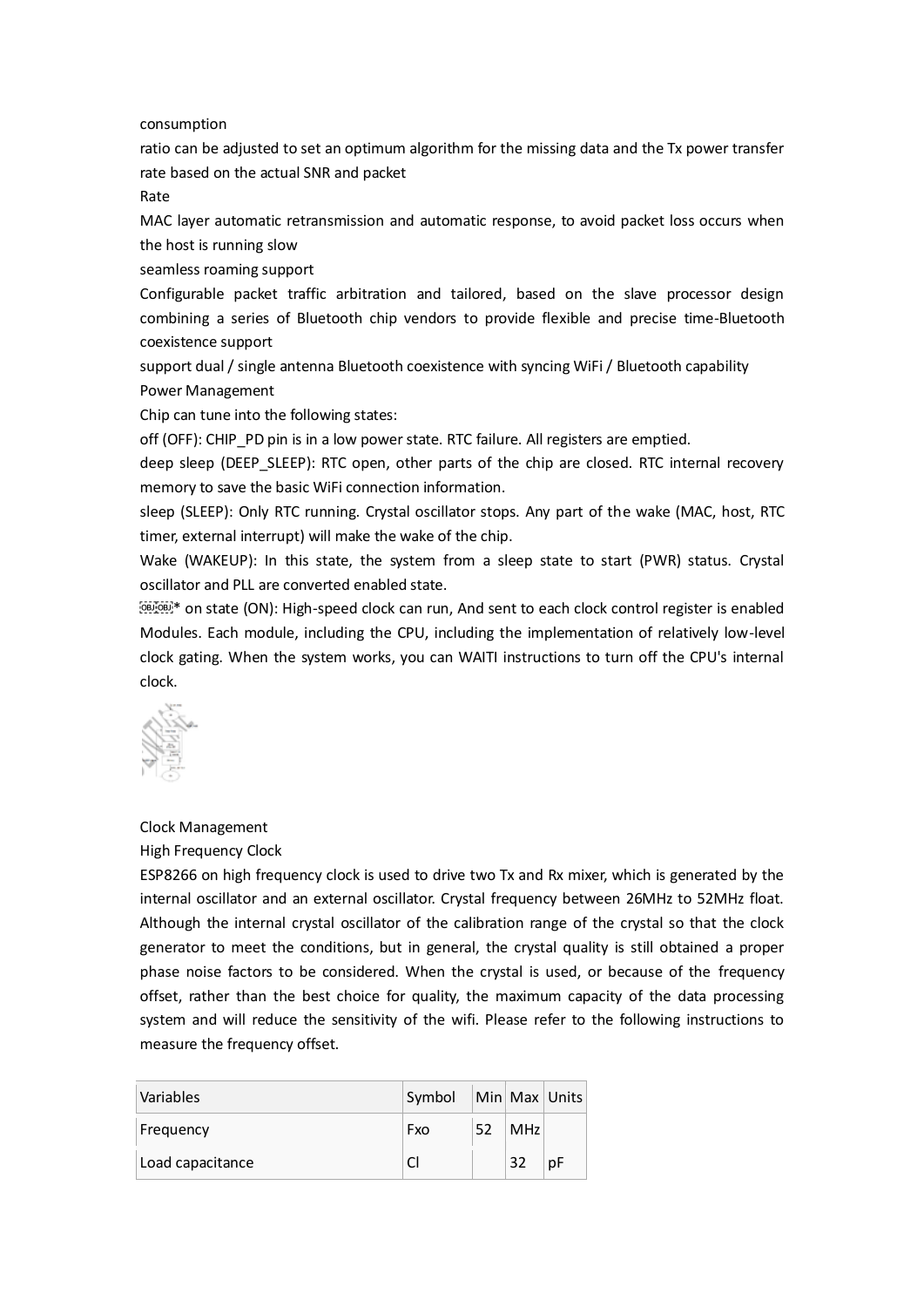| Dynamic capacitance                                      | $\mathsf{C}$ m |          |    | рF  |
|----------------------------------------------------------|----------------|----------|----|-----|
| Serial resistance                                        | <b>Rs</b>      |          | 65 | Ω   |
| <b>Frequency tolerance</b>                               | Fxo            | $-15$ 15 |    | ppm |
| Frequency vs Temperature (-25C ~ 75C) Fxo, Temp -15   15 |                |          |    | ppm |

External Reference Requirements

At 26MHz external clock frequency between 52MHz. In order to make a well-functioning radio receiver, the clock will Must have the following characteristics:

| Variables                                | Symbol   Min   Max   Units |              |               |
|------------------------------------------|----------------------------|--------------|---------------|
| Clock amplitude                          | <b>Vxo</b>                 | $0.2 \mid 1$ | Vpp           |
| External clock accuracy                  | Fxo, EXT $-15$   15        |              | ppm           |
| Phase Noise @ 1kHz offset, 40MHz clock   |                            |              | $-120$ dBc/Hz |
| Phase Noise @ 10kHz offset, 40MHz clock  |                            |              | $-130$ dBc/Hz |
| Phase Noise @ 100kHz offset, 40MHz clock |                            |              | $-138$ dBc/Hz |

Radio receivers

ESP8266 radio receiver mainly includes the following modules:

2.4GHz receiver

2.4GHz transmitter

High-speed clock generator and crystal oscillator

Real-time clock

bias and regulators

Power Management

Channel Frequency

According IEEE802.11bgn standard, RF transceiver supports the following channels:

|                |         | Channel Freq. Channel Freq. |      |
|----------------|---------|-----------------------------|------|
| $\mathbf{1}$   | 2412 8  |                             | 2447 |
| $\overline{2}$ | 2417 9  |                             | 2452 |
| 3              | 2422 10 |                             | 2457 |
| 4              | 2427 11 |                             | 2462 |
| 5              | 2432 12 |                             | 2467 |
| 6              | 2437 13 |                             | 2472 |
| 7              | 2442 14 |                             | 2484 |

#### 2.4GHz receiver

2.4GHz RF signal receiver down into quadrature baseband signal, with two high-resolution, high-speed ADC and the latter into a digital signal. In order to accommodate different signal channels, a radio receiver integrated RF filters, automatic gain control (AGC), DC offset compensation circuit and a baseband filter.

#### 2.4GHz transmitter

2.4 GHz transmitter orthogonal frequency baseband signals up to 2.4GHz, using high-power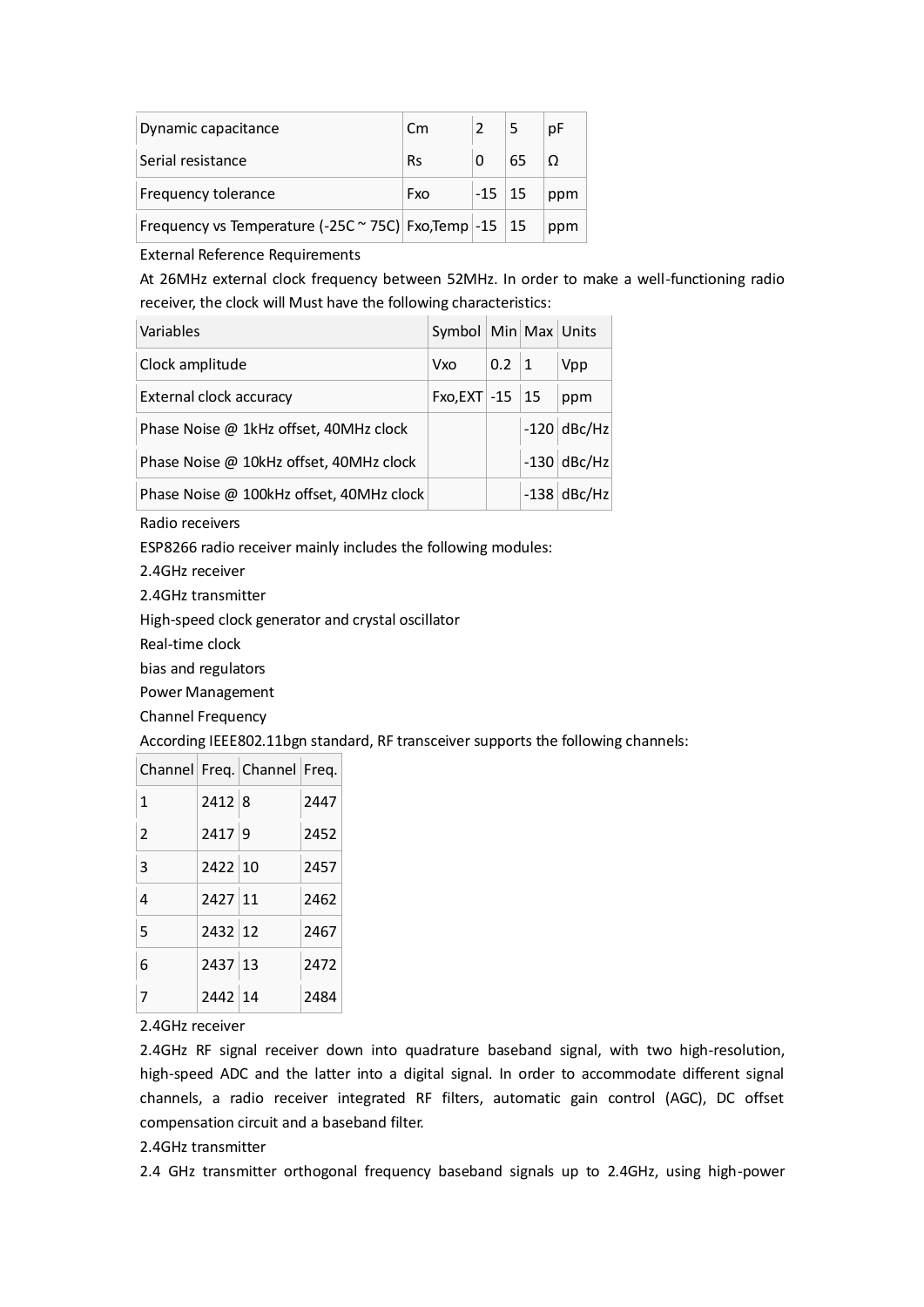CMOS power amplifier to drive the antenna. Further use of the digital calibration improves the linearity of the power amplifier to achieve the average power of + 19dBm in 802.11b transmission, the transmission reaches + 16dBm 802.11n average power, features super. To offset defects in the radio receiver is also calibrated by other measures such as:

carrier leakage

I / Q phase matching, and

baseband nonlinear

This will reduce the time and equipment required for testing.

Clock generator

The clock generator generates the receiver and transmitter 2.4GHz clock signal all of its components are integrated on the chip, Include:

inductor

varactor

closed-loop filter

Clock generator contains a built-in calibration circuit and self-test circuitry. Clock phase and quadrature phase noise through the optimal calibration algorithm processing patent on the chip, in order to ensure that the receiver and transmitter to achieve the best performance.

AT Commands

Tnx to <http://www.electrodragon.com/w/Wi07c>

Format

Baud rate at 57600

x is the commands

| Set                                 | Inquiry | Test                                                                   | Execute |
|-------------------------------------|---------|------------------------------------------------------------------------|---------|
| $AT+=<>$                            | $AT+$ ? | $AT+=?$                                                                | $AT+$   |
| AT+CWMODE= <mode> AT+CWMODE?</mode> |         | $AT+CWMODE=?$                                                          |         |
|                                     |         | Set the network mode Check current mode Return which modes supported - |         |

## Commands

carefully there are must be no any spaces between the " and IP address or port

| Com<br>mand<br>S     | Descri<br>ption          | Ty<br>pe        | Set/Execute                                         | Inquir<br>y     | test              | Param<br>eters                                                | Examples |
|----------------------|--------------------------|-----------------|-----------------------------------------------------|-----------------|-------------------|---------------------------------------------------------------|----------|
| AT+RST               | restart<br>the<br>module | basic $\vert$ - |                                                     | -               | $\qquad \qquad$   | $\overline{\phantom{a}}$                                      |          |
| AT+CW<br><b>MODE</b> | wifi<br>mode             | wifi            | AT+CWMODE= AT+CWM<br><mode></mode>                  | ODE?            | AT+CWM<br>$ODE=?$ | Sta,<br>$1=$<br>AP,<br>$2 =$<br>3=both                        |          |
| AT+CWJ<br>AP         | join the<br>AP           | wifi            | $AT+$<br><b>CWJAP</b><br>$=<$ ssid $>$ , $<$<br>pwd | $AT+$<br>CWJAP? |                   | ssid<br>$\equiv$<br>ssid,<br>pwd<br>$\qquad \qquad =$<br>wifi |          |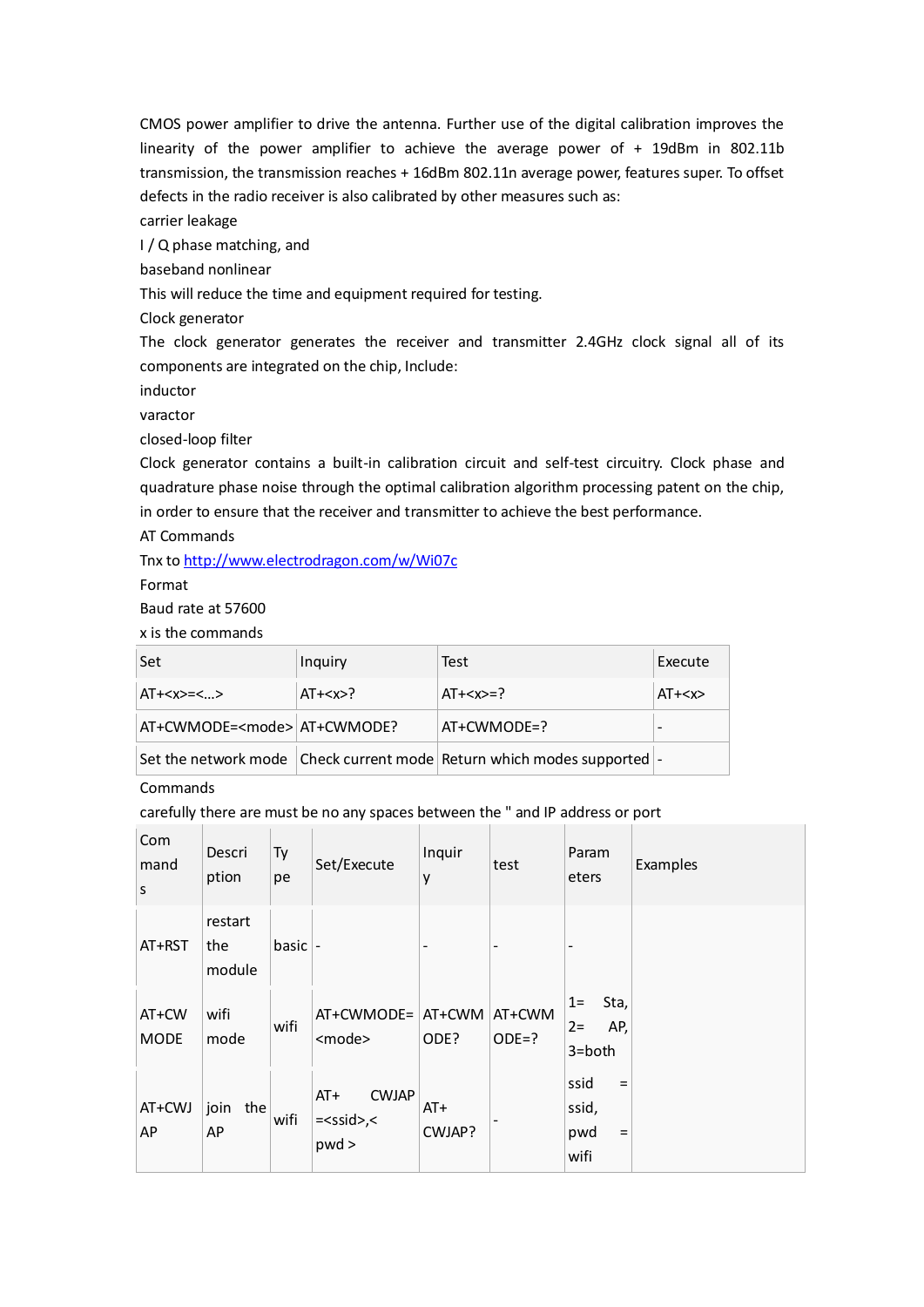| Com<br>mand<br>$\sf S$        | Descri<br>ption                                               | Ty<br>pe   | Set/Execute                                                                                                                                                                                                                                                         | Inquir<br>y     | test                  | Param<br>eters                                                    | Examples                                                                                                                                                   |
|-------------------------------|---------------------------------------------------------------|------------|---------------------------------------------------------------------------------------------------------------------------------------------------------------------------------------------------------------------------------------------------------------------|-----------------|-----------------------|-------------------------------------------------------------------|------------------------------------------------------------------------------------------------------------------------------------------------------------|
|                               |                                                               |            |                                                                                                                                                                                                                                                                     |                 |                       | passwor<br>d                                                      |                                                                                                                                                            |
| $AT+CWL$<br>AP                | list<br>the<br>AP                                             | wifi       | AT+CWLAP                                                                                                                                                                                                                                                            |                 |                       |                                                                   |                                                                                                                                                            |
| AP                            | $AT+CWQ$ quit the<br>AP                                       | wifi       | AT+CWQAP                                                                                                                                                                                                                                                            |                 | AT+CWQ<br>$AP = ?$    |                                                                   |                                                                                                                                                            |
| $AT+$<br><b>CWSAP</b>         | the<br>set<br>paramet wifi<br>ers of AP                       |            | $AT+$<br>CWSAP=<br><ssid>,<pwd>,<br/><chl>, <ecn></ecn></chl></pwd></ssid>                                                                                                                                                                                          | $AT+$<br>CWSAP? |                       | ssid,<br>pwd, chl<br>$=$<br>channel,<br>ecn<br>encrypti<br>on     | Connect<br>to<br>your<br>router:<br>AT+CWJAP="YOURSSID",<br>"helloworld"; and check<br>if<br>connected:<br>AT+CWJAP?                                       |
| $AT+$<br><b>CIPSTAT</b><br>US | get the<br>connecti TCP/I<br>on<br>status                     | P          | AT+ CIPSTATUS                                                                                                                                                                                                                                                       |                 |                       |                                                                   |                                                                                                                                                            |
| AT+CIPS<br><b>TART</b>        | set<br>up<br><b>TCP</b><br>or<br><b>UDP</b><br>connecti<br>on | P          | 1)single<br>connection<br>$(+CIPMUX=0)$<br>AT+CIPSTART=<br><type>,<addr><br/>TCP/I   , &lt; port&gt;;<br/>2)<br/>multiple<br/>connection<br/><math>(+CIPMUX=1)</math><br/>AT+CIPSTART=<br/><id><type>,<a<br>ddr&gt;, <port></port></a<br></type></id></addr></type> |                 | AT+CIPST<br>$ART = ?$ | $id = 0-4,$<br>TCP/UDP server,<br>IP<br>address,<br>port=<br>port | type $=$ Connect to another TCP<br>multiple<br>set<br>first:<br>, addr = connection<br>AT+CIPMUX=1; connect:<br>AT+CIPSTART=4,"TCP","X<br>1.X2.X3.X4",9999 |
| AT+CIPS<br><b>END</b>         | send<br>data                                                  | TCP/I<br>P | 1)single<br>connection(+Cl<br>$PMUX=0)$<br>AT+CIPSEND=<<br>length>;<br>2)<br>multiple<br>connection<br>$(+CIPMUX=1)$<br>AT+CIPSEND=                                                                                                                                 |                 | AT+CIPSE<br>$ND=?$    |                                                                   | data:<br>send<br>AT+CIPSEND=4,15<br>and<br>then enter the data                                                                                             |